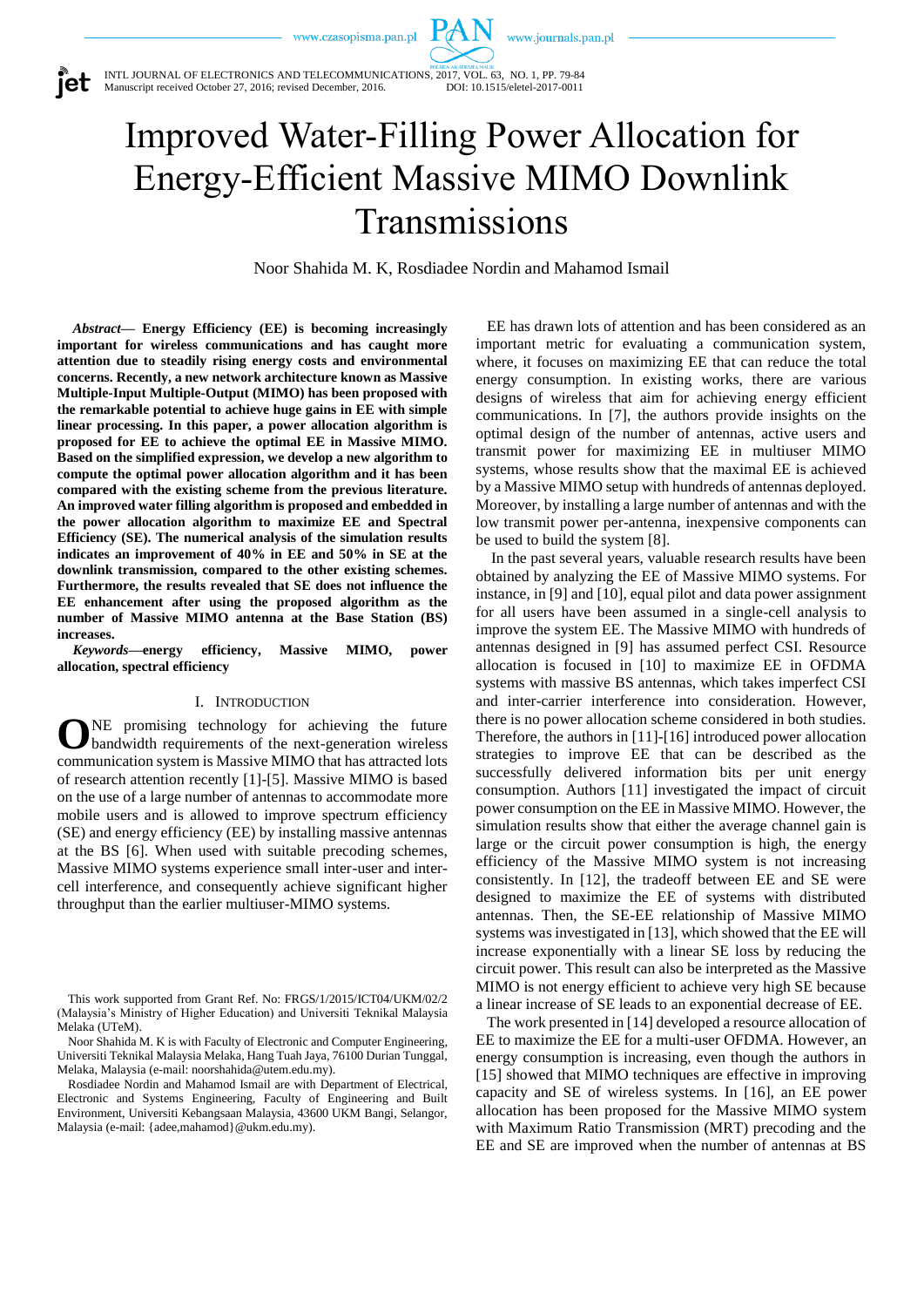

80 NOOR SHAHIDA M. K, ROSDIADEE NORDIN AND MAHAMOD ISMAIL

EE of Massive MIMO is analyzed in Section 3. Followed by the energy efficiency power allocation scheme in Section 4. In Section 5, simulation results and analysis are reported. Finally, conclusions are presented in Section 6. For convenience, some notations and symbols used throughout the paper are listed in Table I.

#### II. SYSTEM MODEL

Consider a hexagonal cell system with the Massive MIMO systems at BS as illustrated in Fig. 1, where the systems consist of one BS with *N* antennas and *K* user terminals (UTs) each with *M* antennas which are randomly and uniformly distributed in the cell with the radius *Rc*.



Fig. 1. Single-cell system with Massive MIMO systems at BS

Based on channel estimates, the BS forms precoding vectors to transmit data to the intended terminals. We adopt the zeroforcing (ZF) precoding scheme in the system to reduce interuser interference. The transmitted signal vector of the system can be stated as

$$
x = Ws\begin{bmatrix} w_{1,1} & \cdots & w_{1,K} \\ \vdots & \vdots & \vdots \\ w_{K,1} & \cdots & w_{K,K} \end{bmatrix} \begin{bmatrix} s_1 \\ \vdots \\ s_K \end{bmatrix} k = 1, ..., K
$$
 (1)

Then, the received signal of *k*-th UT can be written as

$$
y_k = \sqrt{p_k} h_k x_k + \sqrt{p_i} \sum_{i=1, i \neq k}^{K} h_k x_i + n_k
$$
 (2)

 $\sum_{i=1,i\neq i}^{K}$  $i=1, i \neq k$  $p_i$   $\sum_i h_k x_i$  indicates the existing inter-user interference. 1,

Therefore, the signal-to-interference-plus-noise ratio (SINR) that is achieved by UT *k* can be represented as

$$
SINR_k = \frac{\sqrt{p_k} |h_k x_k|^2}{\sqrt{p_i} \sum_{i=1, i \neq k}^{K} |h_k x_i|^2 + \sigma^2}
$$
(3)

Then, the achievable sum rate of the *k*-th user is

$$
R_k = B \sum_{k=1}^{K} \log_2(1 + SINR_k)
$$
 (4)

increases and hence reduce power consumption. However, the precoding can not eliminate inter-user interference at each User Terminal (UT). Authors in [17] investigated on QoS-aware EE power allocation in downlink large-scale MIMO systems by extending the work described in [18] to overcome the problem of an EE maximization and reformulate the objective function under per-antenna transmit power and per-user rate constraints. However, the system can only achieve maximum EE when serves almost 20 users and 100 number of antennas. Recently, [19] proposed an optimal antenna selection, users and transmit power for the single-cell Massive MIMO system with zeroforcing beamforming (ZFBF), which improve the EE Massive MIMO systems. Contrary to [20], the authors focused on optimizing the transmit power at the base station for the multicell Massive MIMO system, where the maximal ratio transmission (MRT) and ZFBF with equal power allocation are used. The simulation results presented the improvement of EE by optimizing transmit power increases with the number of antennas. However, [19] and [20] optimized the total transmit power at the base station (BS), which is suboptimal for the system EE. In [21], the authors proposed a water-filling algorithm to achieve a balance between EE and SE with reduced complexity. However, the allocation is based on a fixed optimization model, in which each user has its water level. In this paper, we develop an EE power allocation using an improved water filling algorithm (IWF) for Massive MIMO and compare against the work reported in [16], [20] and [21] because to determine the power allocation algorithm with different power levels for the users'.

Table I Some notations and symbols used in this paper

| $W_k$                | precoding weighting vector                              |  |
|----------------------|---------------------------------------------------------|--|
| $S_k$                | data symbol of the $k$ -th (cooperatively served by     |  |
|                      | the sector BSs)                                         |  |
| $h_k$                | channel matrix from the $n$ -th BS and the $k$ -th user |  |
|                      |                                                         |  |
| $n_{k}$              | noise vector of the k-th user                           |  |
| $p_k$                | transmit power for each UT                              |  |
| r                    | distance between the user and the base station          |  |
| B                    | spectrum bandwidth                                      |  |
| $\boldsymbol{R}_c$   | distance between the user and the base station          |  |
| $\sigma^2$           | noise power                                             |  |
| H                    | channel matrix                                          |  |
| $P_{\mathit{total}}$ | the overall power consumption                           |  |
| $P_{t}$              | total transmission power consumption                    |  |
| $P_c$                | the total of circuit power consumption                  |  |
| $P_{cx}$             | power consumption at BS                                 |  |
| $P_{uc}$             | power consumption at UTs                                |  |
| η                    | power amplifier efficiency                              |  |
| $R_{\rm min}$        | the minimum rate threshold required by user $k$         |  |
| $g_k$                | the effective channel power gain to the $k$ -th user    |  |
| $\mu$                | a water level                                           |  |

The contributions of this paper are listed as follows: (i) both the number of antenna arrays at BS and the transmit power at the user are adjusted to maximize the EE, and (ii) we proposed a novel power allocation algorithm and compared with the another power allocation scheme from the previous works in [16], [20] and [21]. The simulation results show that it is possible to maximize EE by using the proposed power allocation compared with the work proposed in [20], [21]. The rest of the paper is organized as follows: In Section 2, the system model for the Massive MIMO system is introduced. The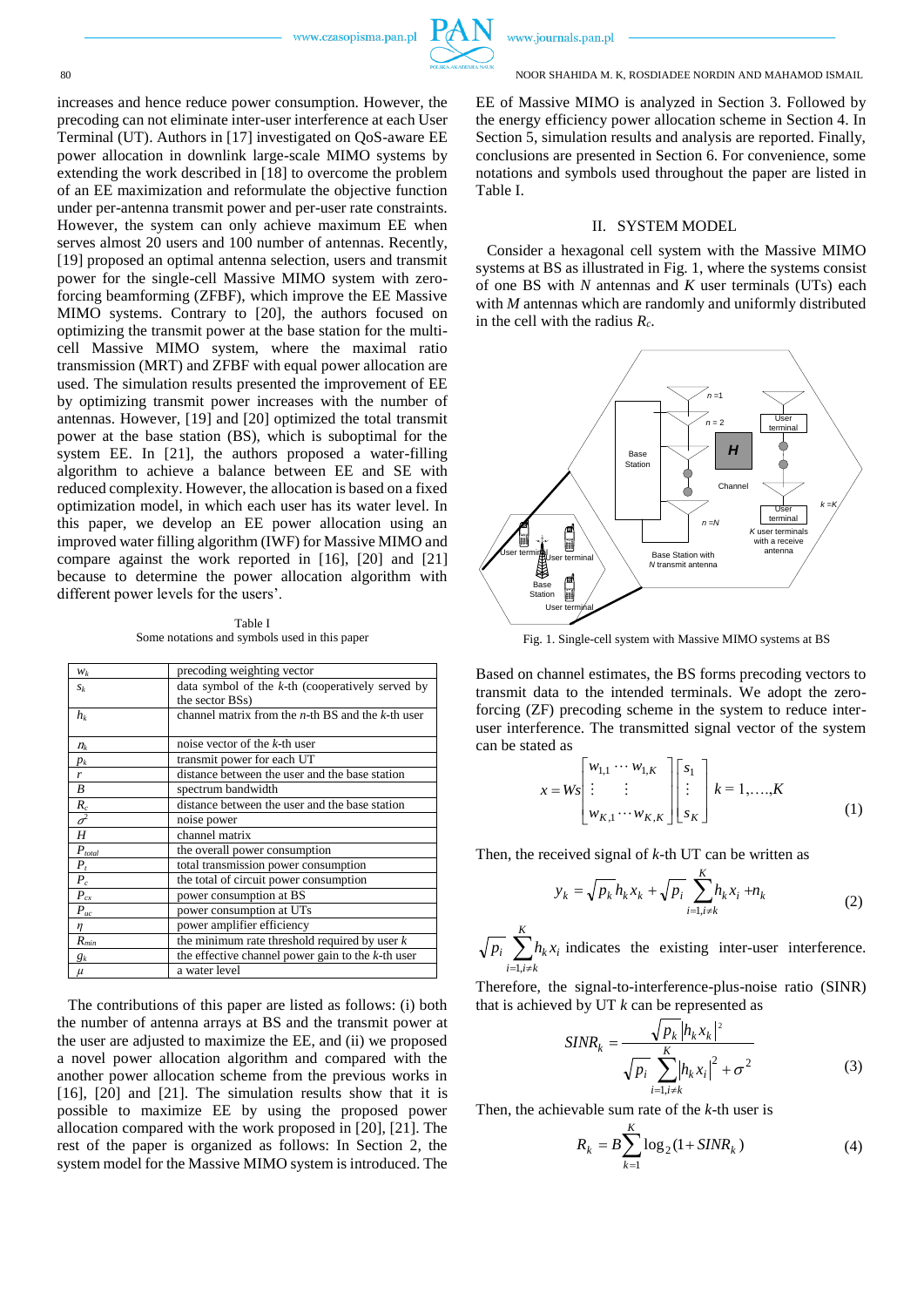

## IMPROVED WATER-FILLING POWER ALLOCATION FOR ENERGY-EFFICIENT MASSIVE MIMO DOWNLINK TRANSMISSIONS 81

Because of the simplest form, the ZF precoding is adopted at the BS and the SINR can be written as

$$
SINR_k^{ZF} = \frac{p_k}{tr\left((H^HH)^{-1}\right)}\tag{5}
$$

The equation below is based on the large number of antennas at BS and then the theory of random matrix in [15]

$$
\frac{1}{E\left\{tr\left(\left(H^H H\right)^{-1}\right)\right\}} = \frac{N - K}{K}, N \to \infty
$$
\n(6)

Then, the achievable sum rate of the system in the downlink transmission can be obtained as

$$
R_{sum} = B \log_2 \left( 1 + SINR_k \right) \tag{7}
$$

# III. EE FOR MASSIVE MIMO

*EE*

We define the *EE* as

$$
EE = \frac{R_{\text{sum}}}{P_{\text{total}}}
$$
 (8)

$$
P_{total} = \frac{1}{\eta} P_t + P_c = \frac{1}{\eta} P_t + \left(\sum_{k=1}^K P_{uc} + P_{cx}\right) = \sum_{k=1}^K \left(\frac{p_k}{\eta} + P_{uc}\right) + P_{cx} \tag{9}
$$

According to equation (8) and equation (9), the EE of the link can then be measured in (b/J/Hz)

$$
EE_{k} = \frac{R_{sum}}{P_{total}} = \frac{B \sum_{k=1}^{K} \log_{2} (1 + SINR_{k})}{\sum_{k=1}^{K} \left(\frac{p_{k}}{\eta} + P_{uc}\right) + P_{cx}}
$$
(10)

### IV. ENERGY EFFICIENCY POWER ALLOCATION SCHEME FOR MASSIVE MIMO

EE is an important metric that represent transmit information bits per Joule by measuring the ratio of capacity and transmit power. Noticeably, the EE will not be very high when the transmission power is uncontrolled even though it brings much higher data rate. Hence, an appropriate transmission power allocation should be developed to achieve the best EE. In this section, the approximation of optimal power allocation is given and EE power allocation algorithm will be developed to maximize the EE. Based on equation (10), the design of an energy-efficient power allocation scheme, which includes power allocation algorithm for the multi-objective optimization problem can be summarized as:

$$
\max\ E E_k \tag{11}
$$

(12)

subject to

$$
\sum_{k=1}^{K} \log_2 \left( 1 + SINR_k \right) \ge R_{\min} \tag{13}
$$

The allocated transmission power has been formulated in constraint (12), where each subchannel power have a range within  $0-P_{max,BS}$  and (13) represents the normalized rate requirement.

 $p_k \leq P_{\text{max},BS}$ 

## *A. Energy Efficiency Water Filling power allocation algorithm*

In this subsection, we allocate each UE using the Water-Filling algorithm. The overall power allocated to an active user by WF is written as

$$
p_{k} = \left[\frac{1}{g_{k}} - \frac{1}{\mu}\right]_{0}^{P_{\text{max,BS}}} \tag{14}
$$

where the function  $\left[-\right]_0^{P_{\text{max},BS}}$  confines the range of  $p_k$  as per (14). Using (3), the SINR of ZF can be written as follows

$$
SINR_{k} = \frac{p_{k}}{\sigma^{2} + \sum_{k=1}^{K} P_{k} |h_{k,i}w_{k,i}|^{2}}
$$
(15)

the achievable rate for UT *k* is given by

$$
R_k = B \log_2 \left(1 + \text{SINR}_k\right) \tag{16}
$$

Hence, the EE is expressed as below

$$
EE = \frac{R_{sum}}{P_c + K p_k}
$$
 (17)

Finally, the EE WF power allocation algorithm is shown in Fig.  $\mathcal{L}$ 

| <b>Input:</b> $P_{\text{max }BS}$ , $R_{\text{min}}$                               |  |  |
|------------------------------------------------------------------------------------|--|--|
| Output: $P, p_k, EE$                                                               |  |  |
| <b>1:</b> Initialization: Set $P = P_{\text{max BS}}$                              |  |  |
| 2: Calculate power allocated:                                                      |  |  |
| $2.1)$ Calculate WF(P)                                                             |  |  |
| 2.2) Calculate $P_k$ in (14)<br>3: Calculate the minimum rate:                     |  |  |
| 3.1) If $R_k \ge R_{\text{min}}$ , go to 4.2). If not, continue                    |  |  |
| 3.2) If $p_k > P_{\text{max.}BS}$ , the problem is unworkable. If not,             |  |  |
| calculate $R_{\text{max}} = \log_2(1 + g_k P_{\text{max RS}})$ If                  |  |  |
| $R_{\min} > \sum_{n=1}^{\infty} R_{\max}$ , the problem is unworkable.<br>$k=1$    |  |  |
| 4: Calculate the total power:                                                      |  |  |
| 4.1) If $p_k > P_{\text{max.}BS}$ , the problem is unworkable. If not,             |  |  |
| calculate EE and exit                                                              |  |  |
| 4.2) If $p_k \leq P_{\text{max.BS}}$ , Calculate EE and exit. If not, calculate WF |  |  |
| $(P)$ and $R_k$ .                                                                  |  |  |
| 4.3) If $R_k < R_{\min}$ , the problem is unworkable. If not, calculate EE         |  |  |
| and exit.                                                                          |  |  |

Fig. 2. Algorithm 1: Energy Efficient WF Power Allocation Algorithm [20]

### *B. Energy Efficiency proposed power allocation algorithm*

In the following, a proposed power allocation is developed based on an improved water filling (IWF) algorithm by extending the idea of authors [22] to solve the EE optimization problems. Contrary to [22], our proposed power allocation produces simpler structure and allows the differentiability of the system rate function towards the total of power transmitted. Based on the above WF algorithm, an IWF power allocation algorithm is introduced by using the Lagrange Multiplier technique as below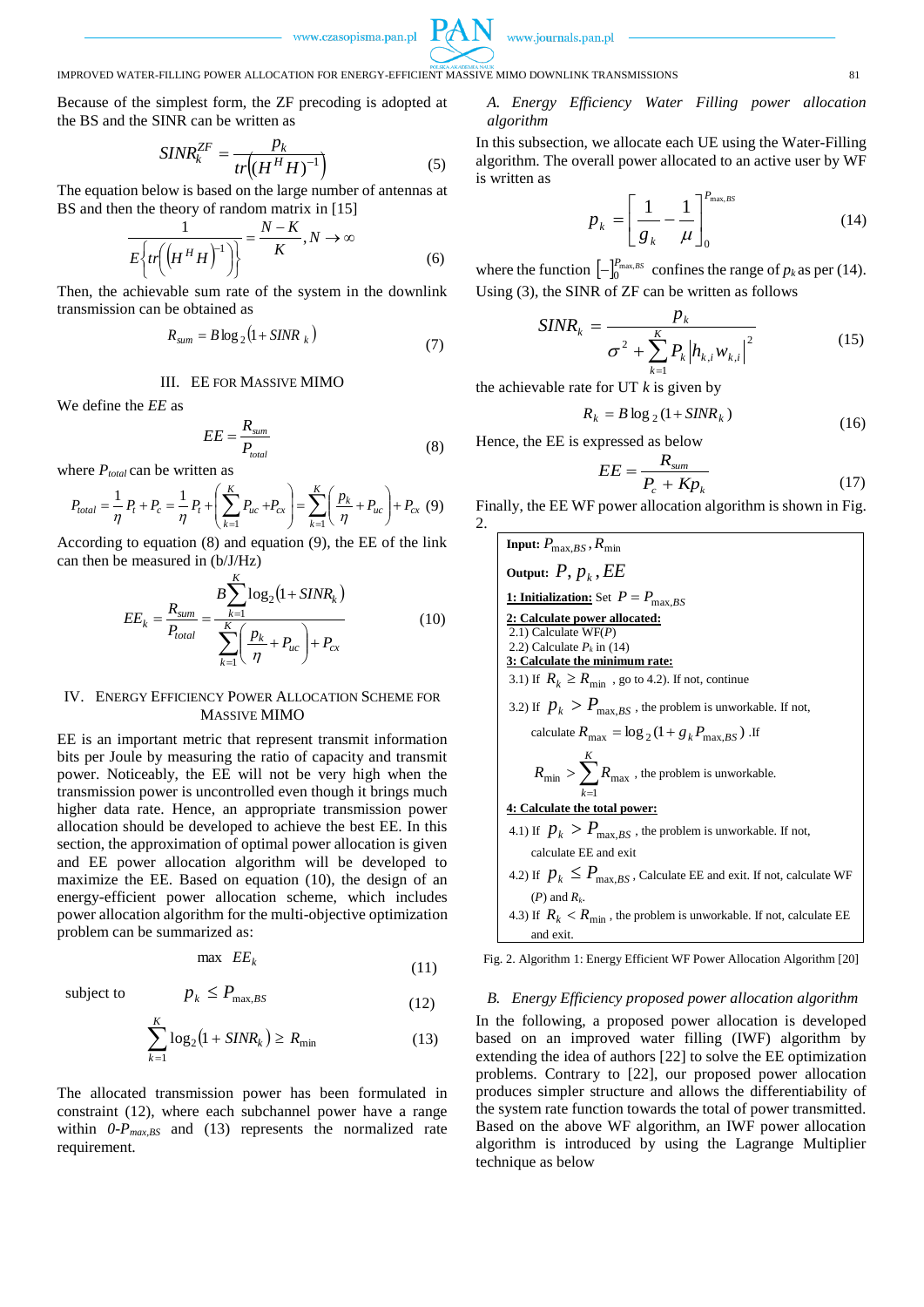

82 NOOR SHAHIDA M. K, ROSDIADEE NORDIN AND MAHAMOD ISMAIL

$$
\forall (P, \lambda, \mu) = \sum_{k=1}^{K} \log_2 \left( 1 + \frac{SINR_k}{k} \right) + \sum_{k=1}^{K} \lambda \left( p_k - P_{\text{max},BS} \right) + \mu \left( \sum_{k=1}^{K} p_k - P_{\text{max},BS} \right) (18)
$$

the vector of the Lagrange Multipliers represents  $\mu$  and  $\lambda$ , respectively. From equation (17), we formulate following optimization problem, aiming to maximize the EE with constraint (12). An IWF power allocation algorithm is proposed by using the maximum of total squared weights among all the BSs is given by

$$
S_k = \max_{n=1,\dots,N} \left( \left| w_k^n \right|^2 \right) \tag{19}
$$

Therefore,

$$
\max \left\{ \sum_{k=1}^{K} \nu_k * (\log_2 (1 + g_k p_k)) \right\}
$$
  
subject to  

$$
\sum_{k=1}^{K} p_k S_k \le P_{\max,BS}
$$
 (20)

By introducing the Lagrange Multiplier technique, the IWF is defined as below.

$$
\sum_{k=1}^{K} v_k * \log_2 (1 + g_k p_k) + \mu \left( \sum_{k=1}^{K} p_k S_k - P_{\text{max,BS}} \right) \tag{21}
$$

Hence, the new optimal power allocated can be written as follows:

$$
p_k^* = \left[ \frac{\nu_k (1 + \lambda) B}{(1 + \mu) K \ln(2)} - \frac{K}{N - K} \right]_0^{P_{\text{max},BS}} \tag{22}
$$

where  $\left[-\right]_0^{P_{\text{max},BS}}$  represents the maximum between zero and the  $P_{max,BS}$ , while  $v_k \in [0,1]$  represents each user priority. In a certain case of equal priority,  $v_k = 1/K$ , for all k. This corresponds to an IWF distribution with variable water levels that can be changed only by the user priorities. Using (5), the SINR of user can be obtained as:

$$
SINR_k = \frac{g_k p_k^*}{\sigma^2} \tag{23}
$$

The pseudo-code for an IWF is summarized in Fig. 3.

1: Input: Set of *N*, 
$$
\lambda
$$
,  $\mu$ , *B* and  $P_{max,BS}$   $k = 1, \ldots, K$   
\n2: Output: { $p_k^*$ } and  $R_k$   
\n3: if  $\mu = 0$  and  $\lambda = \frac{B}{K \ln 2} + \upsilon_k \ge \frac{B}{K \ln 2}$   
\n4:  $p_k^* = 0$   
\n5: else if  $\mu > 0$  and  $\lambda = \frac{B}{K \ln 2(1 + \mu)}$   
\n6: then,  $p_k^* = \left[\frac{\upsilon_k (1 + \lambda)B}{(1 + \mu)K \ln(2)}\right]_0^{\rho_{\max,BS}}$   
\n7:  $R_k = \sum_{k=1}^K B \log_2 \left(1 + g_k p_k^*\right)$   
\n8: Check convergence: the algorithm stops when  $\lambda + 1 < 0$   
\nFig. 3. Algorithm IWF

The BS allocates each UT with different amounts of power and the power allocation should be allocated. The SINR of UT *k* is given by

$$
SINR_k = g_k p_k^* \tag{24}
$$

where  $p_k^*$  is the transmit power for UT *k*. Then, we can obtain the value of SINR and the achievable rate for UT *k* as below

$$
SINR_k^{ZF} = \frac{p_k^*}{tr\left((H^HH)^{-1}\right)}\tag{25}
$$

$$
R_k = B \sum_{k=1}^{K} \log_2(1 + g_k p_k^*)
$$
 (26)

Let  $g_k$  is received signal to noise ratio. Then, the optimization problem is formulated as follows

$$
\max_{p_k} \frac{\sum_{k=1}^{K} R_k (p_k^*)}{P_{cx} \left(\sum_{k=1}^{K} \frac{p_k^*}{\eta} + P_{uc}\right)}
$$
\n
$$
Subject to \qquad R_k (p_k^*) \ge R_{min}
$$
\n
$$
\frac{K}{\eta} \tag{27}
$$

$$
\sum_{k=1}^K p_k^* \le P_{\max,BS}
$$

Based on the above IWF algorithm, we can propose an EE power allocation algorithm by introducing the Lagrange Multiplier technique is defined as below

$$
\forall (P, \lambda, \mu) = \sum_{k=1}^{K} R_k (p_k^*) - E E_k (P) \left( P_{cx} + \sum_{k=1}^{K} p_k^* + P_{uc} \right) + \sum_{k=1}^{K} \lambda \left( R_k (p_k^*) - R_{min} \right) - \mu \left( \sum_{k=1}^{K} p_k^* - P_{max,BS} \right)
$$
(28)

Hence, the EE power allocated can be written as follows:

$$
p_{EE} = \left[ \frac{\nu_k (1 + \lambda) B}{(EE_k + \mu) K \ln(2)} - \frac{K}{N - K} \right]_0^{P_{\text{max},BS}} \tag{29}
$$

The proposed power allocation scheme is more proper and can bring considerable gains over the equal power allocation. The EE an IWF algorithm as shown below.

| <b>Input:</b> $P_{\text{max.BS}}$ , $R_{\text{min}}$ , $\theta$ (small constant for<br>error                              |  |  |  |  |
|---------------------------------------------------------------------------------------------------------------------------|--|--|--|--|
| tolerance)                                                                                                                |  |  |  |  |
| Output: $P_{total}$ , $p_{EE}$ , $EE$                                                                                     |  |  |  |  |
| <b>1: Initialization:</b> Set $P_{total} = P_{\text{max.BS}}$                                                             |  |  |  |  |
| 2: Calculate power allocated:<br>2.1) Calculate IWF $(p_k^*)$ (see Fig. 3)<br>2.2) Calculate $p_{EE}$ in (29)             |  |  |  |  |
| 2.3)If $[p_{EE} - P_{\text{max},BS}] > \theta$ , set $p_{EE} \rightarrow P_{\text{max},BS}$                               |  |  |  |  |
| and go to 2.1). If not, calculate the Shanon capacity $R_k$ and<br>go to the next step.<br>3: Calculate the minimum rate: |  |  |  |  |
| 3.1) If $R_k \ge R_{min}$ , go to 4.2). If not, continue                                                                  |  |  |  |  |
| 3.2) If $p_{EE} > P_{\text{max,BS}}$ , the problem is unworkable. If                                                      |  |  |  |  |
| calculate $R_{\text{max}} = \log_2(1 + g_k P_{\text{max RS}})$ . If<br>not,                                               |  |  |  |  |
| $R_{\min} > \sum_{n=1}^{N} R_{\max}$ , the problem is unworkable.<br>$k=1$                                                |  |  |  |  |
| 4: Calculate the total power:                                                                                             |  |  |  |  |
| 4.1) If $p_{EE} > P_{\text{max},BS}$ , the problem is unworkable. If                                                      |  |  |  |  |
| not, calculate EE and exit                                                                                                |  |  |  |  |
| 4.2) If $p_{EE} \le P_{\text{max},BS}$ , Calculate EE and exit. If not,                                                   |  |  |  |  |
| calculate IWF $(p_k^*)$ and $R_k$ .                                                                                       |  |  |  |  |
| 4.3) If $R_k < R_{\min}$ , the problem is unworkable. If not,                                                             |  |  |  |  |
| calculate EE and exit.                                                                                                    |  |  |  |  |

Fig. 4. Energy efficient power allocation with the ZF precoding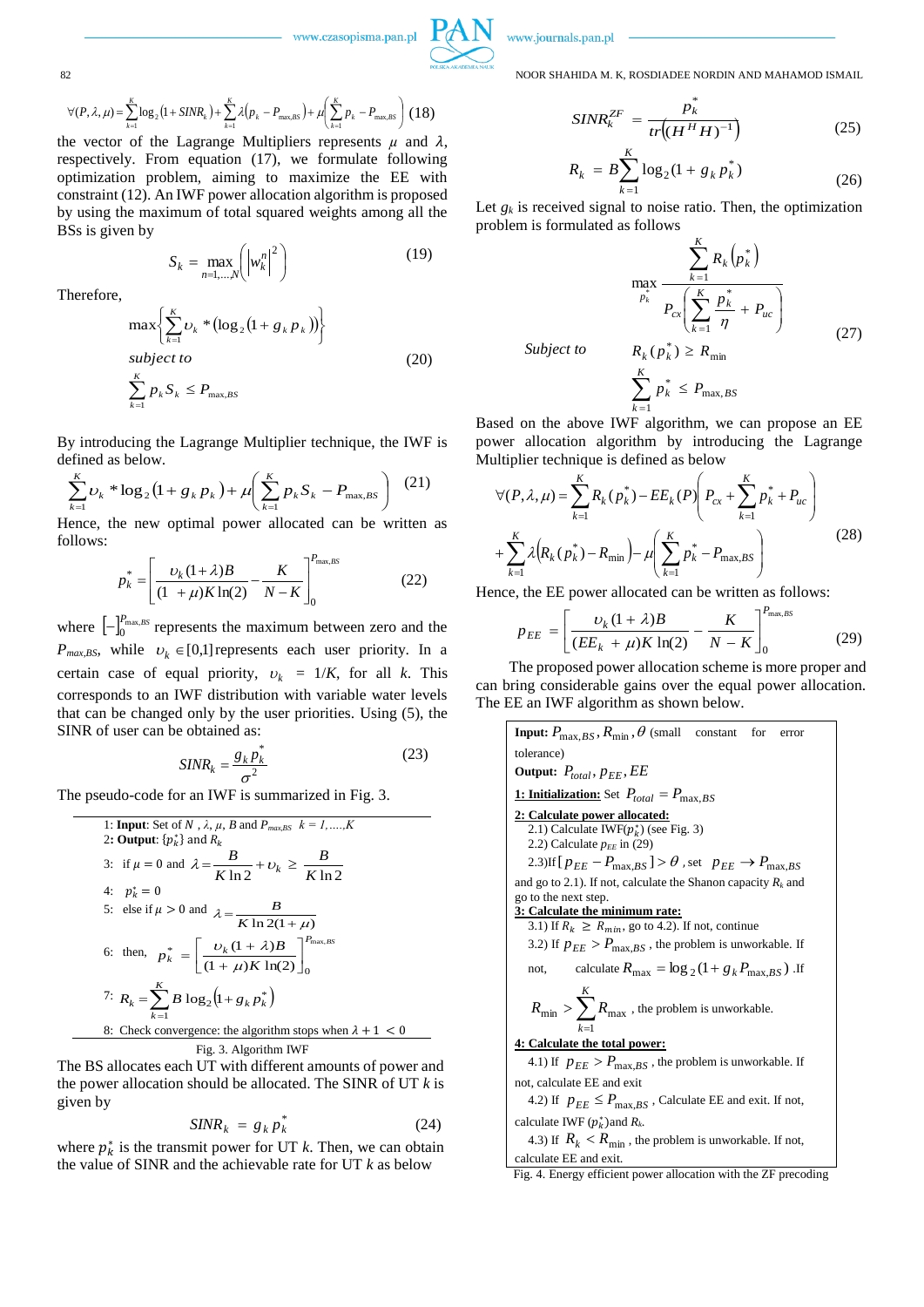

IMPROVED WATER-FILLING POWER ALLOCATION FOR ENERGY-EFFICIENT MASSIVE MIMO DOWNLINK TRANSMISSIONS 83

#### V. SIMULATION AND ANALYSIS

In this section, we simulate the EE power allocation scheme for Massive MIMO. The proposed power allocation is compared with the existing scheme reported in [16], [20] and [21]. The main parameters used in the simulation are listed in Table II.

| Table II                                    |  |  |  |
|---------------------------------------------|--|--|--|
| Parameters For The Massive MIMO System [16] |  |  |  |

| <b>Parameter</b>                                                                                                                                                      | <b>Value</b>                                                  |
|-----------------------------------------------------------------------------------------------------------------------------------------------------------------------|---------------------------------------------------------------|
| Cell Radius, R                                                                                                                                                        | $500 \text{ m}$                                               |
| System Bandwidth                                                                                                                                                      | $20$ MHz                                                      |
| Circuit power at UT                                                                                                                                                   | $0.01$ mW/Hz                                                  |
| Circuit power at BS                                                                                                                                                   | $1 \text{ mW/Hz}$                                             |
| Power amplifier efficiency, ξ<br>Path loss exponent, $\alpha$<br>Noise power spectrum density $\sigma^2$<br>$R_{\text{min}}$ / $R_{\text{th}}$<br>$P_{\text{max,BS}}$ | 0.5<br>37<br>$-120$ dBm/Hz<br>2 Mbps [21]<br>$1.5 \text{ mW}$ |

Fig. 5 compares the effect of antenna number *N* with different power allocation algorithm. In this case, increasing *N* can cause a linear increasing of dynamic and static power. It can be observed that the proposed algorithm outperforms the other schemes [16], [20] and [21]. As seen from this figure, the power allocation algorithm with the ZF, is better than MRT. The reason comes from the effect of the practical dynamic power. Besides, ZF can remove intra-cell interference while maximizing the signal at the desired terminal whereas MRT cannot remove intra-cell interference. In other words, the structure of the Massive MIMO systems has benefited from the use of power efficiently. For that reason, the Massive MIMO systems with a large number of transmit antennas have been developed to transmit data efficiently with low power usage. This verifies the effectiveness of our proposed approach.



Fig. 5. EE vs the number of antennas at BS



In Fig. 6, SE values of the proposed algorithm are achieved by increasing the number of antennas at BS. The SE performance is reduced when the number of antennas at BS is very small. However, the performance of SE can be improved when the number of users increases and the number of BS antennas is large enough. The inter-cell interference can be cancelled, when using more transmit antennas. So, EE can get the benefits of the existing inter-cell interference at BSs in the downlink communication system with the Massive MIMO systems.



Fig. 7 compares the optimal EE when the BS has 100 antennas. The number of users is varied to observe its impact on EE. Fig. 7 shows that the performance of EE with the IWF algorithm is better compared with the existing scheme. The optimal EE increases with the increasing of a number of users. This is because more multiuser diversity gain can be obtained by opportunistic scheduling. Besides, the number of users *K* and transmit antenna number *N* affect the EE in a complicated manner, adjusting these parameters adaptively is important for improving the EE.